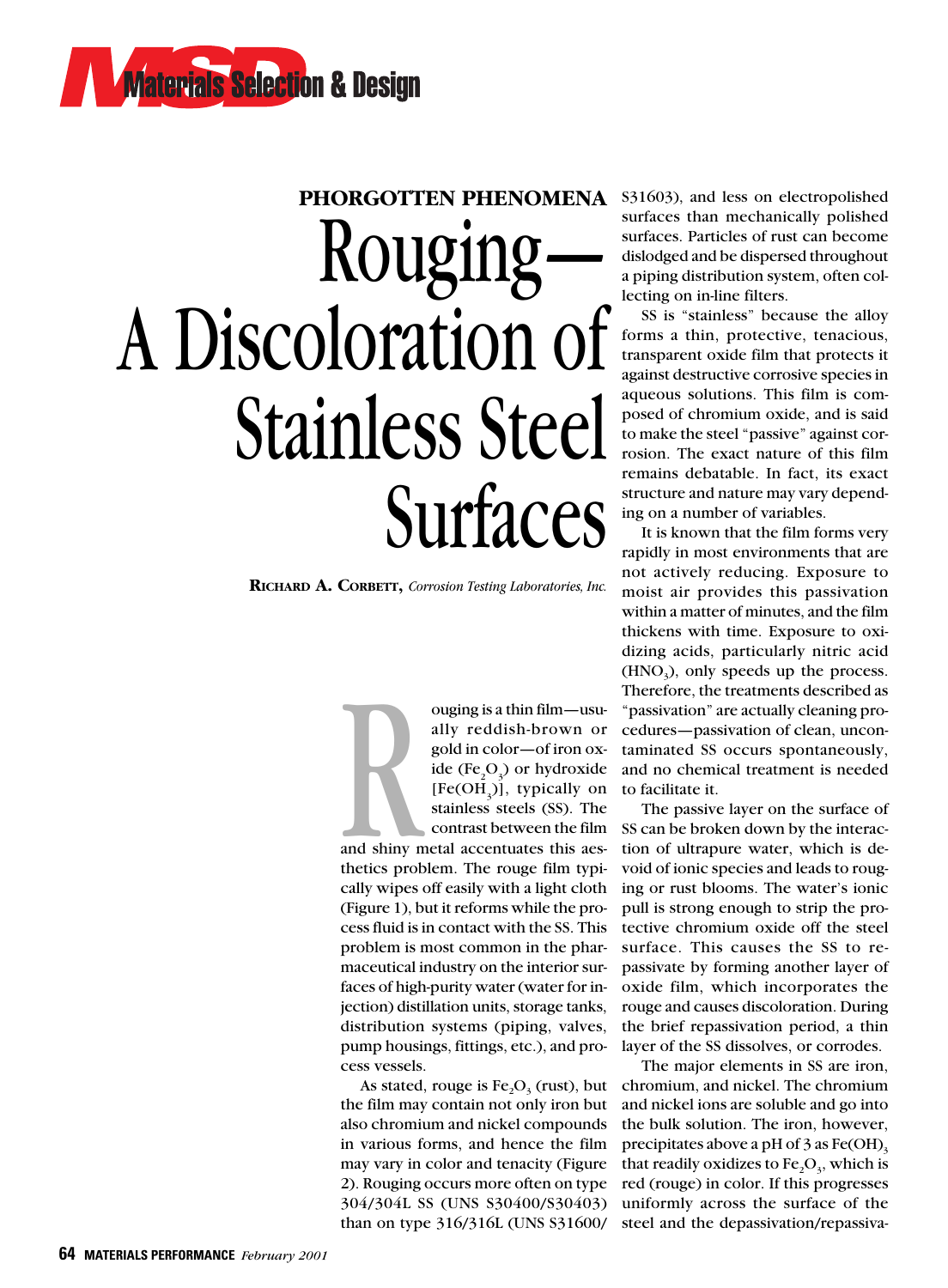**FIGURE 1** FIGURE 2

Rouge wipes easily off the SS substrate but will reform. The reason of repress in many colors and degrees of tenacity.



tion process is cycled many times, the surface of the SS takes on a light-gold to dark-brown appearance depending on the ionic state of the various oxide layers and their depth (Figure 3).

Another process, which is more damaging, is the creation and propagation of pits. Nonmetallic inclusions such as sulfides and oxides inherently result from alloy production. They are dispersed throughout the metal and are highly susceptible to attack by aggressive environments. These inclusions typically dissolve in a particular

solution or environment and leave behind a microvoid. This void becomes an occluded cell where solution chemistry can differ from the bulk solution. If the SS does not readily repassivate, then corrosion attack within the void can propagate. The corrosion products within the nowformed pit spill out onto the bulk metal surface, producing localized rouging or rust blooms (Figure 4). After a pit initiates, it may propagate and progress until through-wall penetration occurs. Alternatively, if the pit

heals, the activity ceases and no propagation occurs. However, the red product remains to indicate that something has occurred.

SS pitting is known to occur in chloride-containing environments such as those frequently encountered in the pharmaceutical and chemical process industries. It has been found that, for a particular SS in a particular chloride environment, there is a specific temperature above which certain SS begin to corrode immediately and below which corrosion does not begin for an



After repeated cycles, a clean SS surface can take on a multicolored appearance. The contract of the contract of the contract of the contract of the contract of the contract of the contract of the contract of the contract of the contract of the contract of the contract of the contract of th